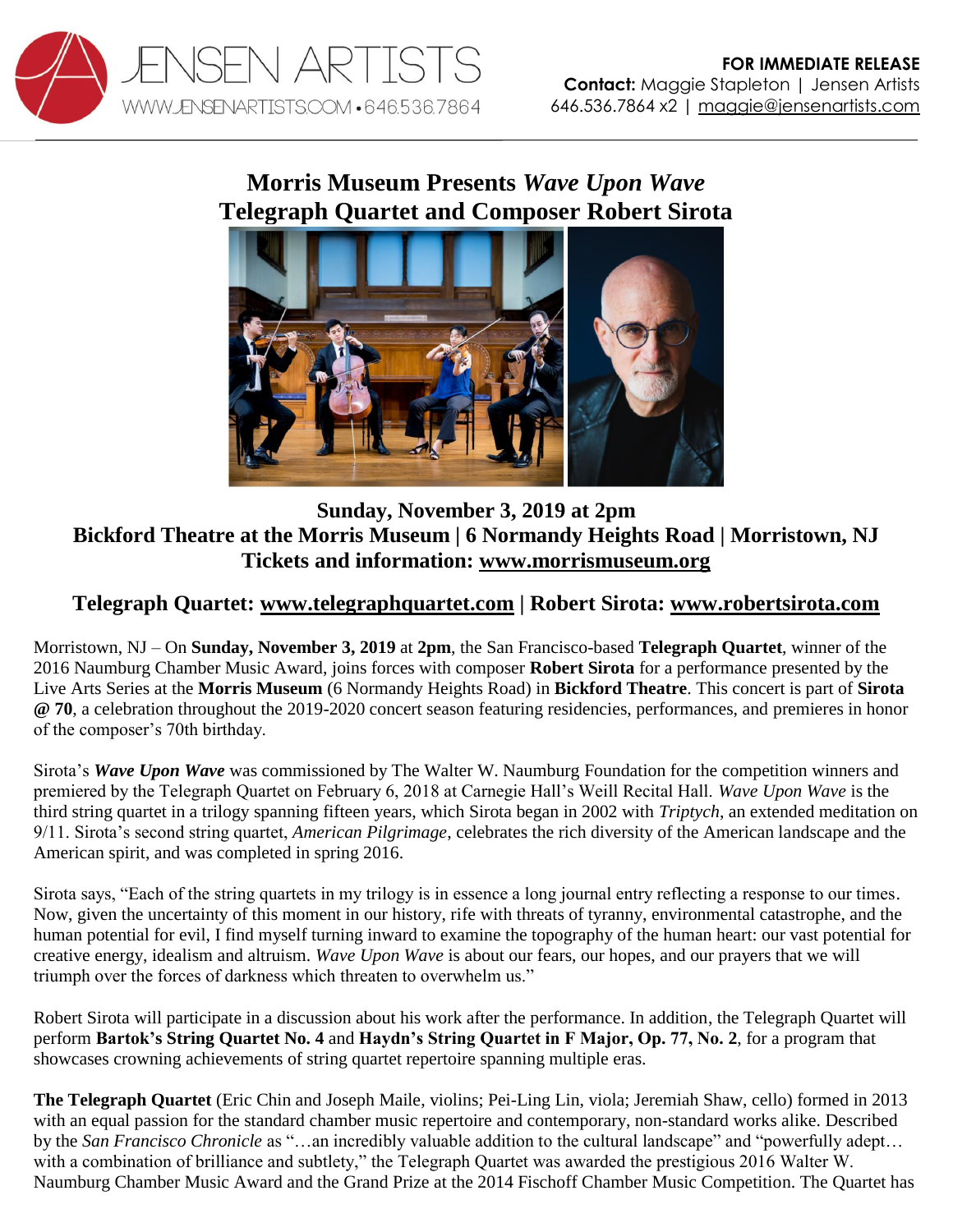performed in concert halls, music festivals, and academic institutions across the United States and abroad, including New York City's Carnegie Hall, San Francisco's Herbst Theatre, the San Francisco Conservatory of Music's *Chamber Masters Series*, and at festivals including the Chautauqua Institute, Kneisel Hall Chamber Music Festival, and the Emilia Romagna Festival. The Quartet is currently on the chamber music faculty at the San Francisco Conservatory of Music as the Quartetin-Residence.

Notable collaborations include projects with pianists Leon Fleisher and Simone Dinnerstein; cellists Norman Fischer and Bonnie Hampton; violinist Ian Swensen; and the Henschel Quartett. A fervent champion of 20th- and 21st-century repertoire, the Telegraph Quartet has premiered works by John Harbison, Robert Sirota, and Richard Festinger.

In 2018 the Quartet released its debut album, *Into the Light*, featuring works by Anton Webern, Benjamin Britten, and Leon Kirchner on the Centaur label. *The San Francisco Chronicle* praised the album, saying, "Just five years after forming, the Bay Area's Telegraph Quartet has established itself as an ensemble of serious depth and versatility, and the group's terrific debut recording only serves to reinforce that judgment." *AllMusic* acclaimed, "An impressive beginning for an adventurous group, this 2018 release puts the Telegraph Quartet on the map."

Beyond the concert stage, the Telegraph Quartet seeks to spread its music through education and audience engagement. The Quartet has given master classes at the San Francisco Conservatory of Music Collegiate and Pre-College Divisions, through the Morrison Artist Series at San Francisco State University, and abroad at the Taipei National University of the Arts, National Taiwan Normal University, and in San Miguel de Allende, Mexico.

Highlights of Telegraph Quartet's 2019-20 season include the group's debut on the Lincoln Center Great Performers series, a concert with acclaimed composer-vocalist Theo Bleckmann at San Francisco Performances, and performances at Gretna Music, Friends of Chamber Music, Morris Museum, Mill Valley Chamber Music Society, Chamber Music Houston, Chamber Music Society of Utica, Rossmoor Chamber Music Society, Music at Oakmont, Moss Arts Center at Virginia Tech, and Chamber Music San Francisco. For more information, visit [www.telegraphquartet.com.](http://www.telegraphquartet.com/)

Over five decades, composer **Robert Sirota** has developed a distinctive voice, clearly discernible in all of his work – whether symphonic, choral, stage, or chamber music. Writing in the *Portland Press Herald*, Allan Kozinn asserts: "Sirota's musical language is personal and undogmatic, in the sense that instead of aligning himself with any of the competing contemporary styles, he follows his own internal musical compass."

Robert Sirota's works have been performed by orchestras across the US and Europe; ensembles such as Alarm Will Sound, Sequitur, yMusic, Chameleon Arts, and Dinosaur Annex; the Chiara, American, Telegraph, Ethel, Elmyr, and Blair String Quartets; the Peabody, Concord, and Webster Trios; and at festivals including Tanglewood, Aspen, Yellow Barn, and Cooperstown music festivals; Bowdoin Gamper and Bowdoin International Music Festival; and Mizzou International Composers Festival. Recent commissions include Jeffrey Kahane and the Sarasota Music Festival, Cathedral Church of St. John the Divine, Palladium Musicum, American Guild of Organists, the American String Quartet, Alarm Will Sound, the Naumburg Foundation, yMusic, and arrangements for Paul Simon. Commissions for Sirota@70 in honor of his  $70<sup>th</sup>$ birthday include works for Thomas Pellaton, Carol Wincenc, Linda Chesis & the Cooperstown Summer Music Festival, and Sierra Chamber Society.

Recipient of grants from the Guggenheim Foundation, United States Information Agency, National Endowment for the Arts, Meet the Composer, and the American Music Center, Sirota's works are recorded on Legacy Recordings, National Sawdust Tracks, and the Capstone, Albany, New Voice, Gasparo and Crystal labels. His music is published by Muzzy Ridge Music, Schott, Music Associates of New York, MorningStar, Theodore Presser, and To the Fore.

A native New Yorker, Sirota studied at Juilliard, Oberlin, and Harvard and divides his time between New York and Searsmont, Maine with his wife, Episcopal priest and organist Victoria Sirota. They frequently collaborate on new works, with Victoria as librettist and performer, at times also working with their children, Jonah and Nadia, both world-class violists. For complete information, visit [www.robertsirota.com.](http://www.robertsirota.com/)

## **About the Morris Museum**

Founded in 1913, the Morris Museum is an award-winning, multifaceted arts and cultural institution serving the public through its exhibitions and performances which strive to interpret the past and discover the future through art, sound, and motion. The Museum is home to the historic and internationally-significant Murtogh D. Guinness Collection of Mechanical Musical Instruments and Automata. Changing exhibits of contemporary content further illuminate its